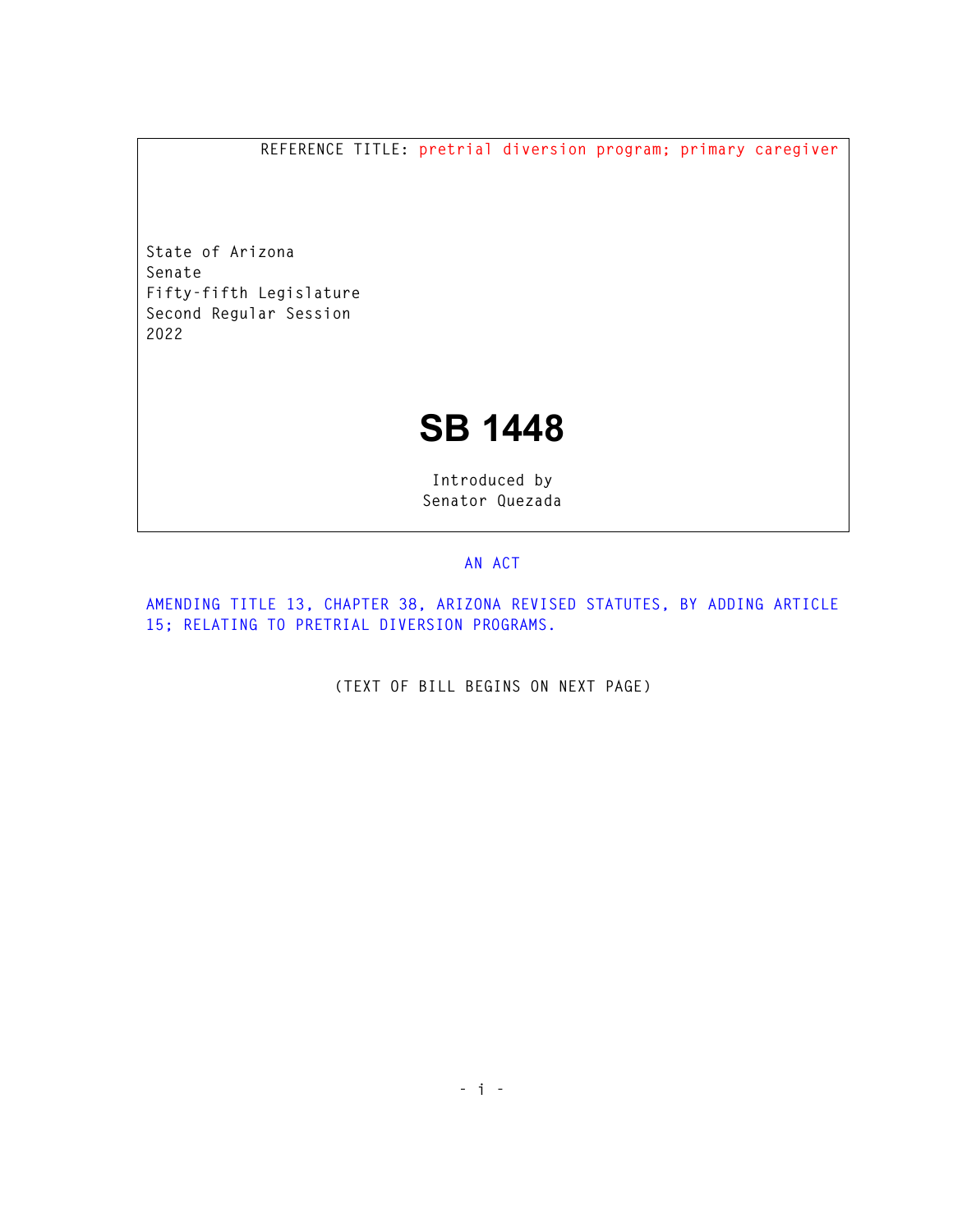**1 Be it enacted by the Legislature of the State of Arizona: 2 Section 1. Title 13, chapter 38, Arizona Revised Statutes, is 3 amended by adding article 15, to read: 4 ARTICLE 15. PRETRIAL DIVERSION PROGRAMS 5 13-4005. Primary caregiver pretrial diversion program; 6 requirements; sealed records 7 A. THE PRESIDING JUDGE OF THE SUPERIOR COURT, OR A JUDGE DESIGNATED 8 BY THE PRESIDING JUDGE, IN CONSULTATION WITH THE PRESIDING JUVENILE COURT 9 JUDGE AND CRIMINAL COURT JUDGES, AND TOGETHER WITH THE PROSECUTING 10 ATTORNEY AND THE PUBLIC DEFENDER OR THE CONTRACTED CRIMINAL DEFENSE OFFICE 11 THAT PROVIDES THE SERVICES OF A PUBLIC DEFENDER, MAY AGREE IN WRITING TO 12 ESTABLISH AND CONDUCT A PRETRIAL DIVERSION PROGRAM FOR PRIMARY CAREGIVERS. 13 WHILE A DEFENDANT IS IN THE PRIMARY CAREGIVER DIVERSION PROGRAM CRIMINAL 14 PROCEEDINGS ARE SUSPENDED WITHOUT A PLEA OF GUILTY FOR A PERIOD OF NOT 15 LESS THAN SIX MONTHS AND NOT MORE THAN TWENTY-FOUR MONTHS. THE JUVENILE 16 AND CRIMINAL COURTS MAY NOT DUPLICATE EFFORTS IF THE DEFENDANT IS ALSO 17 PARTICIPATING IN JUVENILE COURT PROCEEDINGS. 18 B. THE PRIMARY CAREGIVER DIVERSION PROGRAM MAY INCLUDE ALL OF THE 19 FOLLOWING COMPONENTS: 20 1. PARENTING CLASSES. 21 2. FAMILY AND INDIVIDUAL COUNSELING. 22 3. MENTAL HEALTH SCREENING, EDUCATION AND TREATMENT. 23 4. FAMILY CASE MANAGEMENT SERVICES. 24 5. DRUG AND ALCOHOL TREATMENT. 25 6. DOMESTIC VIOLENCE EDUCATION AND PREVENTION. 26 7. PHYSICAL AND SEXUAL ABUSE COUNSELING. 27 8. ANGER MANAGEMENT. 28 9. VOCATIONAL AND EDUCATIONAL SERVICES. 29 10. JOB TRAINING AND PLACEMENT. 30 11. AFFORDABLE AND SAFE HOUSING ASSISTANCE. 31 12. FINANCIAL LITERACY COURSES. 32 C. THE DEFENDANT MAY BE REFERRED TO SUPPORTIVE SERVICES AND CLASSES 33 IN ALREADY EXISTING DIVERSION PROGRAMS. BEFORE APPROVING A PROPOSED 34 TREATMENT PROGRAM, THE COURT SHALL CONSIDER THE REQUEST OF THE DEFENSE, 35 THE REQUEST OF THE PROSECUTION, THE NEEDS OF THE DEFENDANT AND THE 36 DEPENDENT CHILD OR CHILDREN AND THE INTERESTS OF THE COMMUNITY. THE 37 PROGRAMMING MAY BE PROCURED USING PUBLIC OR PRIVATE MONIES. A REFERRAL 38 MAY BE MADE TO A COUNTY AGENCY OR ASSISTED OUTPATIENT TREATMENT OR 39 SERVICES, IF THE ENTITY AGREES TO PROVIDE THE REQUIRED PROGRAMMING. 40 D. AFTER CONSIDERING THE POSITIONS OF THE DEFENSE AND PROSECUTION 41 THE COURT MAY GRANT PRETRIAL DIVERSION TO A DEFENDANT WHO IS CHARGED WITH 42 A MISDEMEANOR OR FELONY OFFENSE IF ALL OF THE FOLLOWING APPLY: 43 1. THE DEFENDANT IS A CUSTODIAL PARENT OR LEGAL GUARDIAN OF A MINOR 44 CHILD, PRESENTLY RESIDES IN THE SAME HOUSEHOLD AS THAT MINOR CHILD AND 45 PRESENTLY PROVIDES CARE OR FINANCIAL SUPPORT FOR THAT MINOR CHILD EITHER**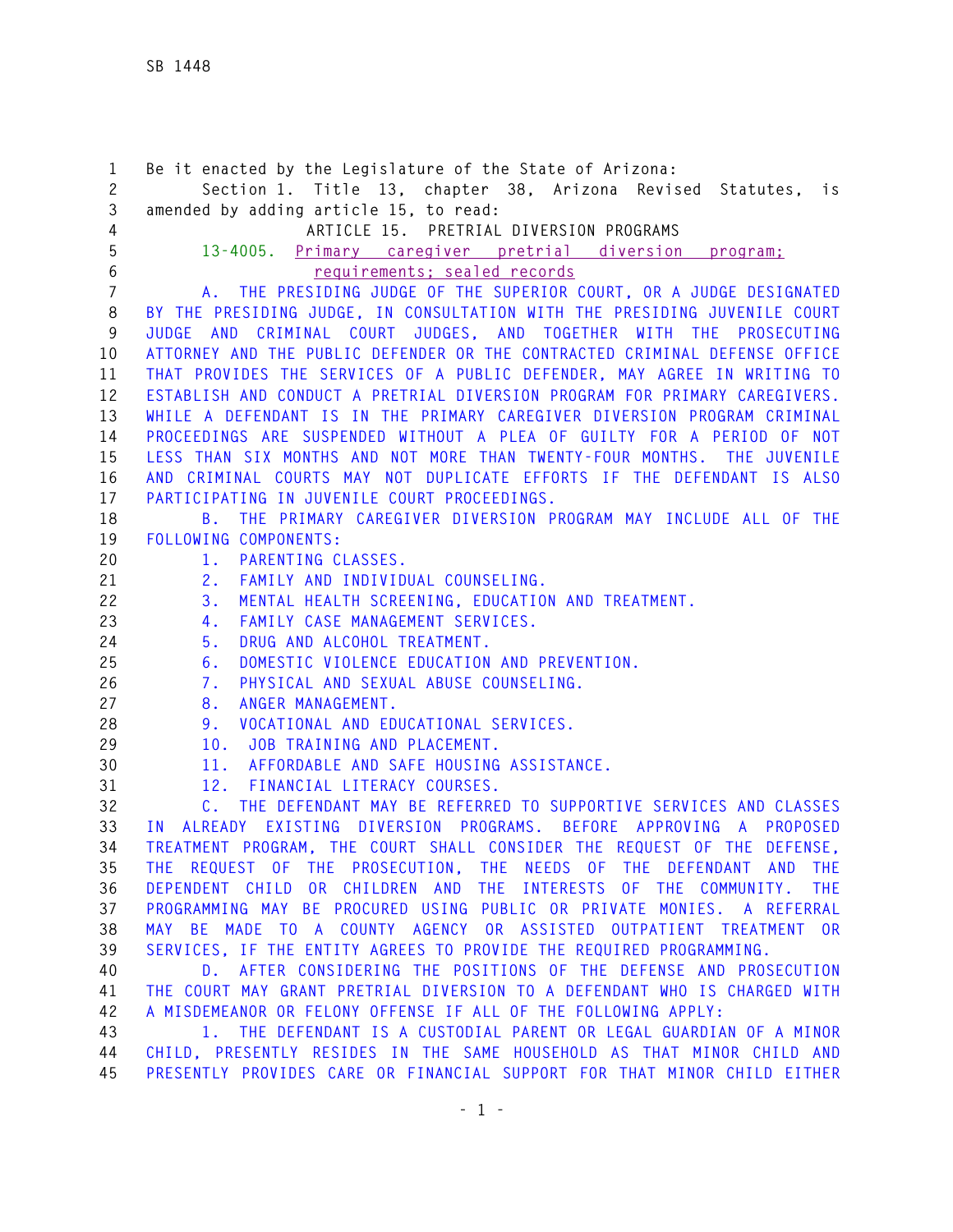**1 ALONE OR WITH THE ASSISTANCE OF OTHER HOUSEHOLD MEMBERS, AND THE 2 DEFENDANT'S ABSENCE IN THE MINOR CHILD'S LIFE WOULD BE DETRIMENTAL TO THE 3 MINOR CHILD.** 

**4 2. THE DEFENDANT IS ADVISED OF AND WAIVES THE RIGHT TO A SPEEDY 5 TRIAL AND A SPEEDY PRELIMINARY HEARING.** 

**6 3. THE DEFENDANT IS INFORMED OF AND AGREES TO COMPLY WITH THE 7 PROGRAM REQUIREMENTS.** 

**8 4. THE COURT IS SATISFIED THAT THE DEFENDANT DOES NOT POSE AN 9 UNREASONABLE RISK OF DANGER TO PUBLIC SAFETY OR TO THE MINOR CHILD IN THE 10 DEFENDANT'S CUSTODY IF ALLOWED TO REMAIN IN THE COMMUNITY. THE COURT MAY 11 CONSIDER THE POSITIONS OF THE PROSECUTING ATTORNEY AND DEFENSE COUNSEL, 12 THE DEFENDANT'S VIOLENCE AND CRIMINAL HISTORY, THE RECENCY OF THE 13 DEFENDANT'S CRIMINAL HISTORY, THE DEFENDANT'S HISTORY OF BEHAVIOR TOWARDS 14 MINORS, THE RISK OF THE DEPENDENT MINOR'S EXPOSURE TO OR INVOLVEMENT IN 15 CRIMINAL ACTIVITY, THE CURRENT CHARGED OFFENSE, CHILD WELFARE HISTORY 16 INVOLVING THE DEFENDANT AND ANY OTHER FACTORS THAT THE COURT DEEMS 17 APPROPRIATE.** 

**18 5. THE DEFENDANT IS NOT CHARGED WITH A SERIOUS OFFENSE OR A VIOLENT 19 OR AGGRAVATED FELONY AS DEFINED IN SECTION 13-706.** 

**20 6. THE DEFENDANT IS NOT CHARGED WITH A CRIME THAT IS ALLEGED TO 21 HAVE BEEN COMMITTED AGAINST A PERSON FOR WHOM THE DEFENDANT IS THE PRIMARY 22 CAREGIVER.** 

**23 E. IF IT APPEARS TO THE PROSECUTING ATTORNEY, THE COURT, PRETRIAL 24 SERVICES OR THE PROBATION DEPARTMENT THAT THE DEFENDANT IS PERFORMING 25 UNSATISFACTORILY IN THE ASSIGNED PROGRAM OR IF AFTER ENTERING THE PROGRAM 26 THE DEFENDANT IS CONVICTED OF A FELONY OR ANY OFFENSE THAT REFLECTS A 27 PROPENSITY FOR VIOLENCE, THE PROSECUTING ATTORNEY OR THE PROBATION 28 DEPARTMENT MAY FILE A MOTION TO REINSTATE CRIMINAL PROCEEDINGS. THE COURT 29 MAY ALSO REINSTATE CRIMINAL PROCEEDINGS ON ITS OWN MOTION. IF A MOTION TO 30 REINSTATE CRIMINAL PROCEEDINGS IS FILED, AFTER THE DEFENDANT IS NOTIFIED, 31 THE COURT SHALL HOLD A HEARING TO DETERMINE WHETHER TO REINSTATE CRIMINAL 32 PROCEEDINGS. IF THE COURT FINDS THAT THE DEFENDANT IS NOT PERFORMING 33 SATISFACTORILY IN THE ASSIGNED PROGRAM OR THE COURT FINDS THAT THE 34 DEFENDANT HAS BEEN CONVICTED OF A CRIME, THE COURT MAY TERMINATE THE 35 DIVERSION PROGRAM AND ORDER CRIMINAL PROCEEDINGS TO RESUME.** 

**36 F. IF THE DEFENDANT HAS PERFORMED SATISFACTORILY THE COURT SHALL 37 DISMISS THE DEFENDANT'S CRIMINAL CHARGES AT THE END OF THE DIVERSION. A 38 COURT MAY CONCLUDE THAT THE DEFENDANT HAS PERFORMED SATISFACTORILY IF THE 39 DEFENDANT HAS SUBSTANTIALLY COMPLIED WITH THE REQUIREMENTS OF DIVERSION 40 AND HAS AVOIDED SIGNIFICANT NEW VIOLATIONS OF LAW. IF THE COURT DISMISSES 41 THE CHARGES, THE CLERK OF THE COURT SHALL NOTIFY THE DEPARTMENT OF PUBLIC 42 SAFETY OF THE DISMISSAL, THE ARREST THAT THE DIVERSION WAS BASED ON SHALL 43 BE DEEMED NEVER TO HAVE OCCURRED AND THE COURT SHALL ORDER ACCESS TO THE 44 RECORD OF THE ARREST RESTRICTED. A DEFENDANT WHO SUCCESSFULLY COMPLETES 45 DIVERSION MAY INDICATE IN RESPONSE TO ANY QUESTION CONCERNING THE**